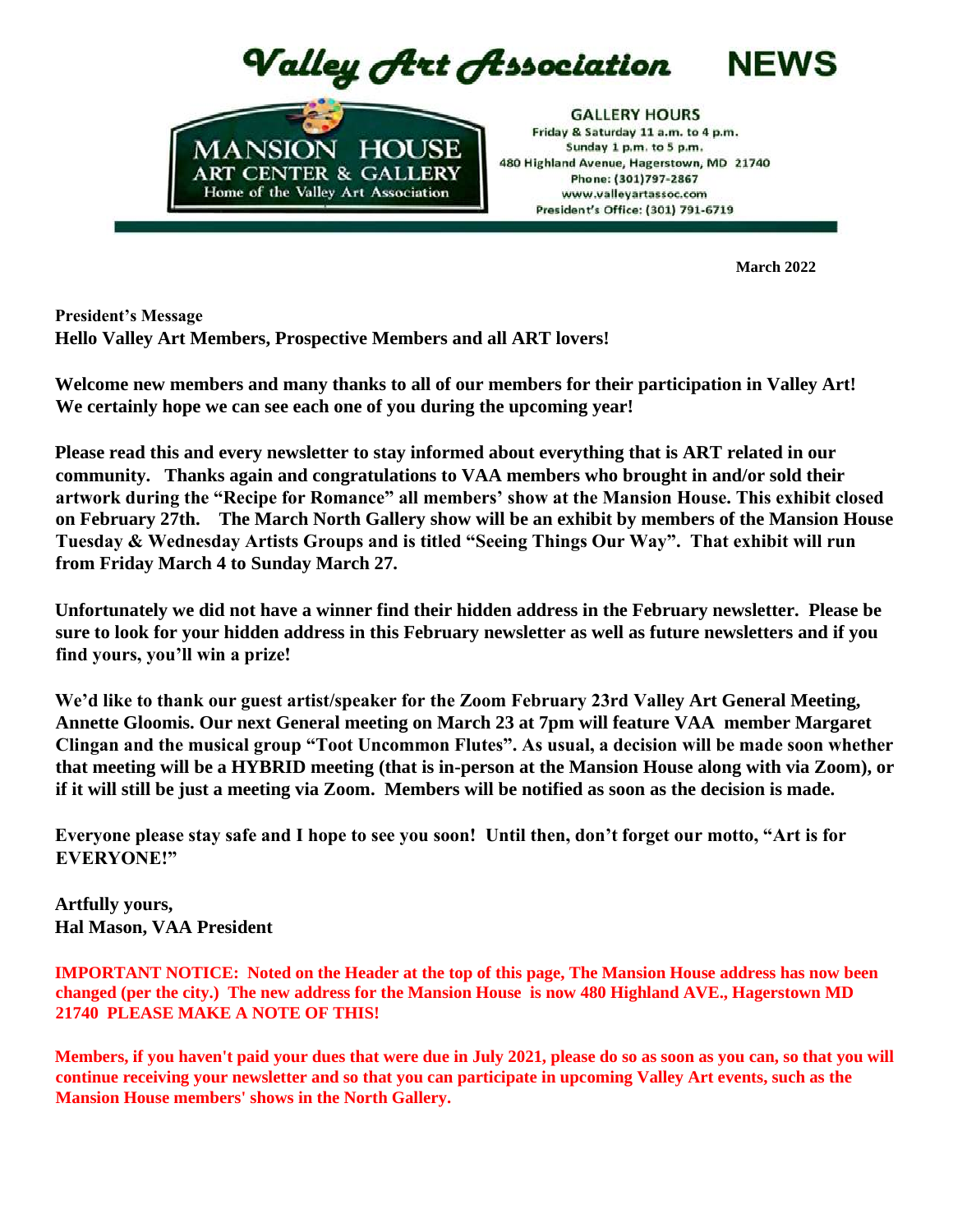#### **2022 North Gallery Shows**

*Please check the list below for dates as shows approach. Also, see the note regarding the March 2022 show. This is not an All Member Show this coming month.*

*Additional note: Mansion House Sitters can contact Donna Mason if they need a review of any Mansion House sitting procedures.*

| <b>Month</b>                         | <b>Title/Exhibitor</b>                                                                                                  | <b>Drop Off</b><br>Dates* | <b>Opening</b> | <b>Closing</b> | <b>Pick Up</b><br>Date* |
|--------------------------------------|-------------------------------------------------------------------------------------------------------------------------|---------------------------|----------------|----------------|-------------------------|
| <b>March 2022</b>                    | Seeing Things Our Way"<br>An Exhibit by the Tuesday & Wednesday Groups"<br><b>ONLY.</b> This is not an All Member Show. |                           | 3/4            | 3/27           |                         |
| April 2022                           | Weather                                                                                                                 | 3/27                      | 4/1            | 4/24           | 4/24                    |
| <b>May 2022</b>                      | <b>Pretty As A Peach</b>                                                                                                |                           |                |                |                         |
| <b>June 2022</b>                     | <b>Music &amp; Dance</b>                                                                                                |                           |                |                |                         |
| <b>July 2022</b>                     | <b>Bird Watching</b>                                                                                                    |                           |                |                |                         |
| August 2022                          | <b>Paradise</b>                                                                                                         |                           |                |                |                         |
| September 2022                       | <b>The Magic of Threes</b>                                                                                              |                           |                |                |                         |
| October 2022                         | It's a Fright                                                                                                           |                           |                |                |                         |
| November 2022                        | <b>Cityscapes</b>                                                                                                       |                           |                |                |                         |
| <b>December</b><br>2022/January 2023 | <b>Winter Nights, Winter Lights</b>                                                                                     |                           |                |                |                         |

#### **2022 ART IN THE HALLWAY Meritus Health Center**

|                  | <b>Carol Miller</b>                     |
|------------------|-----------------------------------------|
|                  |                                         |
| <b>March</b>     |                                         |
| April            | <b>Deweina Williams</b>                 |
| <b>May</b>       | <b>Mary Thompson/Charlotte Loveless</b> |
| <b>June</b>      | <b>Lily Ramos</b>                       |
| July             | <b>Chelsea Butrum</b>                   |
| <b>August</b>    | <b>Debra Lee</b>                        |
| <b>September</b> | <b>Gwen &amp; Larry Bergey</b>          |
| October          | <b>Sue Bell</b>                         |
| <b>November</b>  | <b>Chris Shingler</b>                   |
| <b>December</b>  | <b>John Neal Mullican</b>               |

#### **VAA MEMBER NEWS**

**Congratulations to current and former Valley Art Association members whose work was accepted for the 2022 Cumberland Valley Artists and Photographers Exhibitions: Artists - David Bottini, Margaret Clingan, Phillip Grove, Donna Mitchell, Elisabet Stacy-Hurley and Stephen Wright. Photographer - John Krowka. This is a wonderful show, on view through April 24, 2022. For more information, go to the museum's website: http://www.wcmfa.org or contact the museum at info@wcmfa.org or call (301) 739-5727.**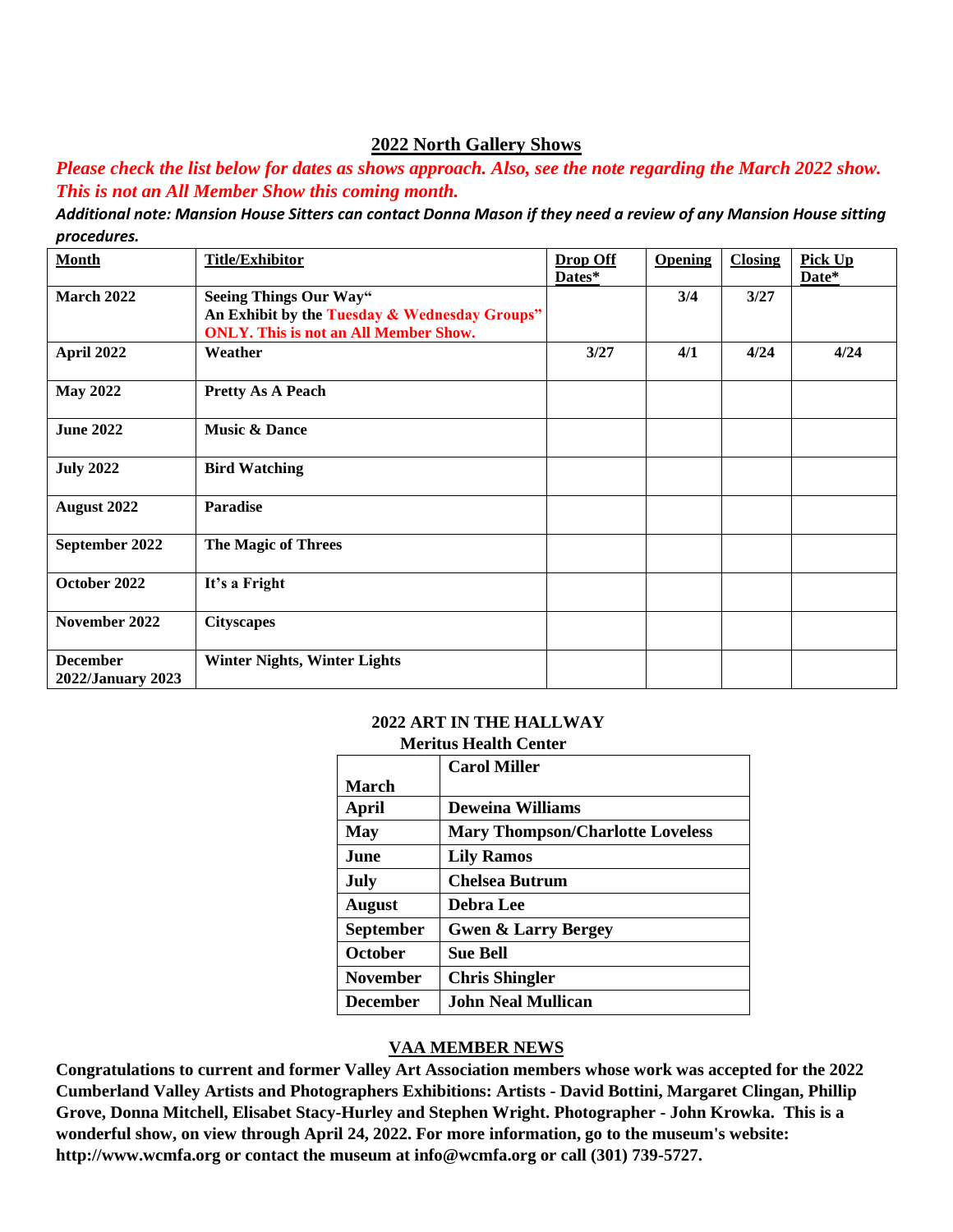**Valley Art will now be featuring our members on Facebook! If you are interested in being the "Featured Valley Art Association Member" on Valley Art Association's Facebook page, have an album with up to a maximum of 5 photos of your work, or if you have any other information posted about your outside art exhibits, classes and other art activities, please email editor, JEN MARTIN at jenmartin72@outlook.com and she will be glad to work with you about your feature. Other VAA FB editors are : Sue Parker at scp2art@gmail.com, Carol Wilks at cawilks44@gmail.com, and John Neal Mullican at johnnmullican@gmail.com. They are available to post other articles of interest to members on FB as well. Please visit our partner in the arts, the Washington County Arts Council, Inc. either in person at 34 S. Potomac St., Hagerstown, Md 21740, Phone number (301) 791-3132, <http://www.washingtoncountyarts.com/> [o](http://www.washingtoncountyarts.com/)r Washington County Arts Council, Inc. on Facebook**.

#### **PUBLICITY NEWS**

### **Washington County Arts Council 2021 Annual Community Art Show**

The juried "2021 Annual Community Art Show: The Best Local Art of 2021" was held from December 2, 2021 to January 4, 2022. Congratulations to VAA members Margaret Clingan for the "Best of Show" award, and David Bottini for the "People's Choice" award. 9721 Clover Heights Rd. Also, congratulations to the following VAA members who participated in the exhibit: Jennie Avila, Patti Boyst, Ashley Holden Hammond, Paulette Lee, Donna Mason, Hal Mason, Judy Melby-Robinson, Carol Wilks, and Stephen Wright.

#### **VAA Partners with Hagerstown Hopes**

VAA and Hagerstown Hopes are joining forces to highlight and support the local arts community! Much like our own featured artist page on Facebook, Hagerstown Hopes has generously offered to feature individual artists as well as illustrate our monthly, North End Gallery Exhibit and theme for monthly shows, explain a little about VAA, and promote the Mansion House Art Gallery on their social media pages! If artists want to get involved, they can reach out to Hagerstown Hopes liaison Brian Hose at **bhose@hagerstownhopesmd.org** for a feature including a short biography and photos of the work being shown in the North Gallery as well as the Mansion House!

#### **The Clocktower Gallery – North Conocoheague Street, Williamsport, MD**

This gallery continues to transform into a welcoming space despite its limitations. Local folks are taking an interest and offering help. Asking all members who think and paint whimsically to join us. No fees. What you sell is yours. We ask you to be on site to conduct your own sales. In April we will open a Gallery exhibit entitled "Whimsically Yours," April 8,9 and 10. Artists can choose to participate either weekend or both. The show will be put in place Thursdays March 31 and April 8. (for those who choose the 2nd weekend). Hours open to hang the show will be10 am - 12:00. It will be open to the public 10am to 4 pm Friday through Sunday.

Questions call or text Charlotte at 301 733 7611 email **charlove288@gmail.com.**

#### **FIGURE-DRAWING**

**Figure-Drawing sessions are scheduled for the following THURSDAYS in March, from 10 AM to 1 PM, at the Mansion House: March 3rd, 10th and 31st.** (On Thursday, March 17th and 24th, there will be workshops - see below.) Professional models, shared model fees only. No instruction. Contact Elaine Wolfe at **valleyartinfo@gmail.com**  or call 304-261-9583 (no text).

Professional life model Avid Light currently is offering a series of online and live figure-drawing sessions scheduled through March 24. Some sessions are model-hosted and some are hosted by other groups, such as The Maryland Hall Co-Op in Annapolis. For details, email him at: **avid@avidlightmodel.com** or go to **www.avidlightmodel.com**. In conjunction with the Washington Studio School - The DC Art Models Collective. Online sessions are detailed through their website: **<dcartmodelcollective.com>** The website for the WSS is **[https://washingtonstudioschool.org/.](https://washingtonstudioschool.org/)** Dropin-figure-drawing and their sessions are on Monday evenings from 7-9 PM. Professional models: \$7 for one hour, \$14 for two hours and \$20 for 3 hours.

The New Masters Academy is a great resource for photographs of models: **https://www.nma.art/**

#### **WORKSHOPS AND CLASSES**

If you have a wish list for classes or workshops, please contact Elaine Wolfe at **<valleyartinfo@gmail.com>** or call 304- 261-9583 (no text). She really wants to know what - or with whom - you would like the opportunity to study.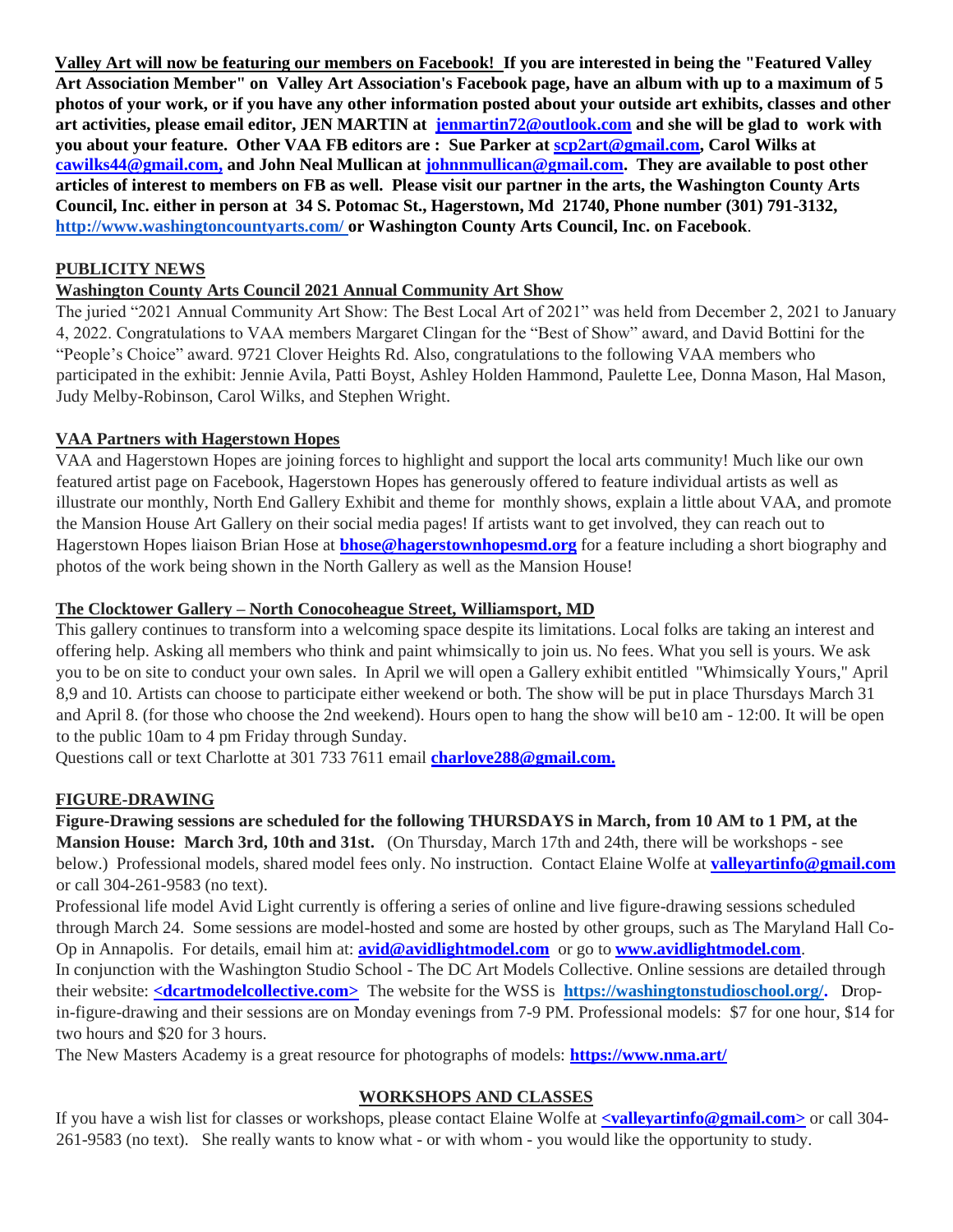#### **Classes At the Mansion House:**

**Marjorie Tressler** holds painting classes at the Mansion House on Mondays. For details and to register , please contact Marjorie by email at **marjorietressler@comcast.net** or call 717-762-6791.

**Michael T. Davis -** A series of monthly workshops at his studio at the Badgerhound Gallery in Shepherdstown are currently being organized. They will be in three month blocks, starting with May - July, four hour class, total cost for the three months \$200. Maximum number of students is five. If we have an overflow of interest, two classes may be organized. If interested, please contact Elaine (see above).

**Pam Wenger's "Quick Sketch Portrait in Watercolor" One-Day Workshop** March 17, at the Mansion House, 10:30 a.m. – 4:30 p.m. (Lunch provided). \$65 for VAA and Museum members, \$85 for non-members. There are a few spaces left! Her website is **www.pamwenger.com** To register, or if you have any questions, contact Elaine Wolfe at **<valleyartinfo@gmail.com>** or call 304-261-9583 (no texting).

**Pewter Casting and Mold-Making with Brendan Rich--** March 24, at the Mansion House, 10 a.m.-12 noon. Enrollment limited to 10. \$25 includes materials. Participants will create a mold and casting for slush pewter casting, using historical techniques. To register or for further details, contact Elaine Wolfe at **valleyartinfo@gmail.com** or call 304-261-9583 (no texting).

**Lynn Ferris Watercolor Classes** Thursdays, July 7-August 11 at the Mansion House, 9 a.m. – 12 noon.

**In Development: Lesa Cook Sculpture Workshop** A bas-relief sculpture workshop at the Mansion House is in the planning stages. More information should be available in the April newsletter.

## **Off-Site:**

**Hans Guerin and Beth de Loiselle** Skilled teachers of the Schuler School of Fine Arts offering online mentoring: see their websites for details: **<athansguerin.com>** and **<bethedloiselle.com >.**

## **Berkeley (WVA) Artworks**

"Mixed Media Journaling" and "Ink and Watercolor Painting" – Start March 15 "Capturing the Light"—May 1-7 **https://berkeleyartswv.org/instruction/**

## **CALLS FOR ENTRY:**

## **Art Renewal Center (ARC)**

The 16th ARC Salon is an international competition, the 15th Salon last year having over 4,000 entries. Their website **[artrenewal.org](http://artrenewal.org/)** contains a huge database of realist paintings by past and present masters. The prospectus for this year's Salon competition will be available on the website on March 1, 2022. The deadline for entries is June 16, 2022. There are 11 categories of artwork. The work does not need to be for sale, and the work does not need to be available for live exhibition to compete and win. All semi-finalists will be published on the website and all finalists and winners will be published in the 16th ARC Salon Book as well as the website. Contact **[kara.ross@artrenewal.org](mailto:kara.ross@artrenewal.org)** if you have questions or concerns not covered by the website.

#### **Strokes of Genius 14**

The Best of Drawing Submission Deadlines: Early bird by March 7, 2022; final April 28, 2022. More Info: **https://www.artistsnetwork.com/art-competitions/strokes/**

**Adams County Arts Council's 18th Annual Juried Art Exhibition** 

Submission Deadline: March 8, 2022 Show Dates: June 2 – June 24, 2022 More Info: **https://www.adamsarts.org/portfolio-item/juried-art-exhibition/**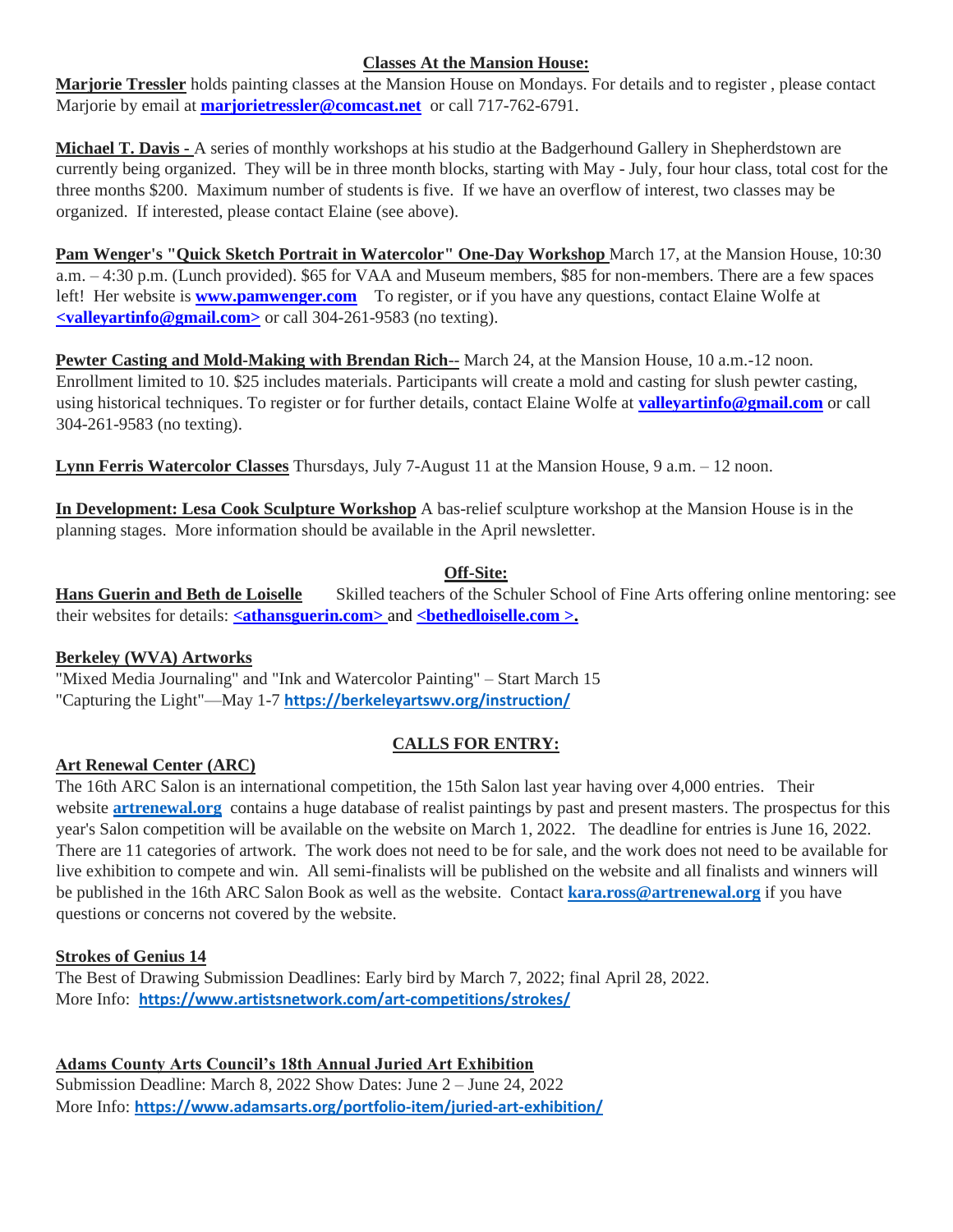#### **Cross Currents 2022**

West Virginia; open to PA/MD artists as well. Submission Deadline: April 4, 2022. Show Dates: May 12 -July 2, 2022. More Info: [https://artist.callforentry.org/festivals\\_unique\\_info.php?ID=9812](https://artist.callforentry.org/festivals_unique_info.php?ID=9812)

## **2022 Mid-Atlantic Regional Watercolor Exhibition**

Submission Deadline: April 5, 2022 Show Dates: June 11-July 23, 2022 More Info: **https://artist.callforentry.org/festivals\_unique\_info.php?ID=9899**

## **Berkeley County, WV: Future, Present, Past**

Submission Deadline: Sunday April 10, 2022 at midnight. Show Dates: May 18-June 25, 2022 More Info: **https://berkeleyartswv.org/category/artist-opportunities/**

## **Durham Arts Council**

Annual Call to 2-D Visual Artists. Submission Deadline: April 30, 2022 More Info: **https://durhamarts.org/call-for-artists/**

## **Paperworks 2022: For artists creating work on, with, or about paper**

Submission Deadline: May 22, 2022. Show Dates: August 1-31, 2022. More Info: [https://www.bjspokegallery.org](https://www.bjspokegallery.org/)

## **EXHIBITIONS:**

**Washington County Museum of Fine Arts, Hagerstown, MD -- The Cumberland Valley Artists and Photographers Exhibitions** showing works from artists in MD, VA, WV, PA and Washington, DC.

February 19 - April 24, 2022. An announcement on the Virtual Reception will be forthcoming on the Museum website, **[http://www.wcmfa.org](http://www.wcmfa.org/)** and for further information, you may contact the Museum **[info@wcmfa.org](mailto:info@wcmfa.org)** or call 301-739- 5727.

## **Berkeley Arts Council (BAC)**

In observance of Women's History Month and International Women's Day in March, Berkeley Arts Council is presenting Reflections of Gratitude, a collection of works about women. The exhibit is on display at the Berkeley Art Works, 116 N. Queen Street, Martinsburg, WV from February 23 through April 2, 2022.

## **Pam Wenger "Faces and Places" at Gallery 50 in Waynesboro, PA**

Enjoy Pam Wenger's work! She has thirty watercolors in a group show at Gallery 50, 50 W. Main Street in Waynesboro. The show will run through April, 2022. Gallery hours are Friday, 5 - 8 PM, and Saturday from 11:30 to  $2:30.$ 

# **DID YOU KNOW…?**

## **Dick Blick Icon on the VAA Web Page**

**If you are buying art supplies from Dick Blick, and go to the Dick Blick web site by clicking on the Blick link on the VAA web site, VAA will receive a commission of 10% on your total order. There is no difference in cost to you, and it is "free" money to VAA. Blick pays this to VAA for the privilege of advertising on our web site. (Note that this payment will only occur when you use the VAA link; otherwise, Blick will not connect your order to VAA.)** 

## **Valley Art is now being added to the Cultural Trail. There will also be new plaques at locations around the park including at the Mansion House.**

## **Message from Our Historian: Roy Tressler**

I have been having great difficulty obtaining printable notices or articles from our local newspaper. These difficulties are caused by multiple issues including lack of reliable delivery of the paper. The request from this corner is that you redouble your efforts in providing archival material. Thanks again my friends. Be well & hope to see you soon.